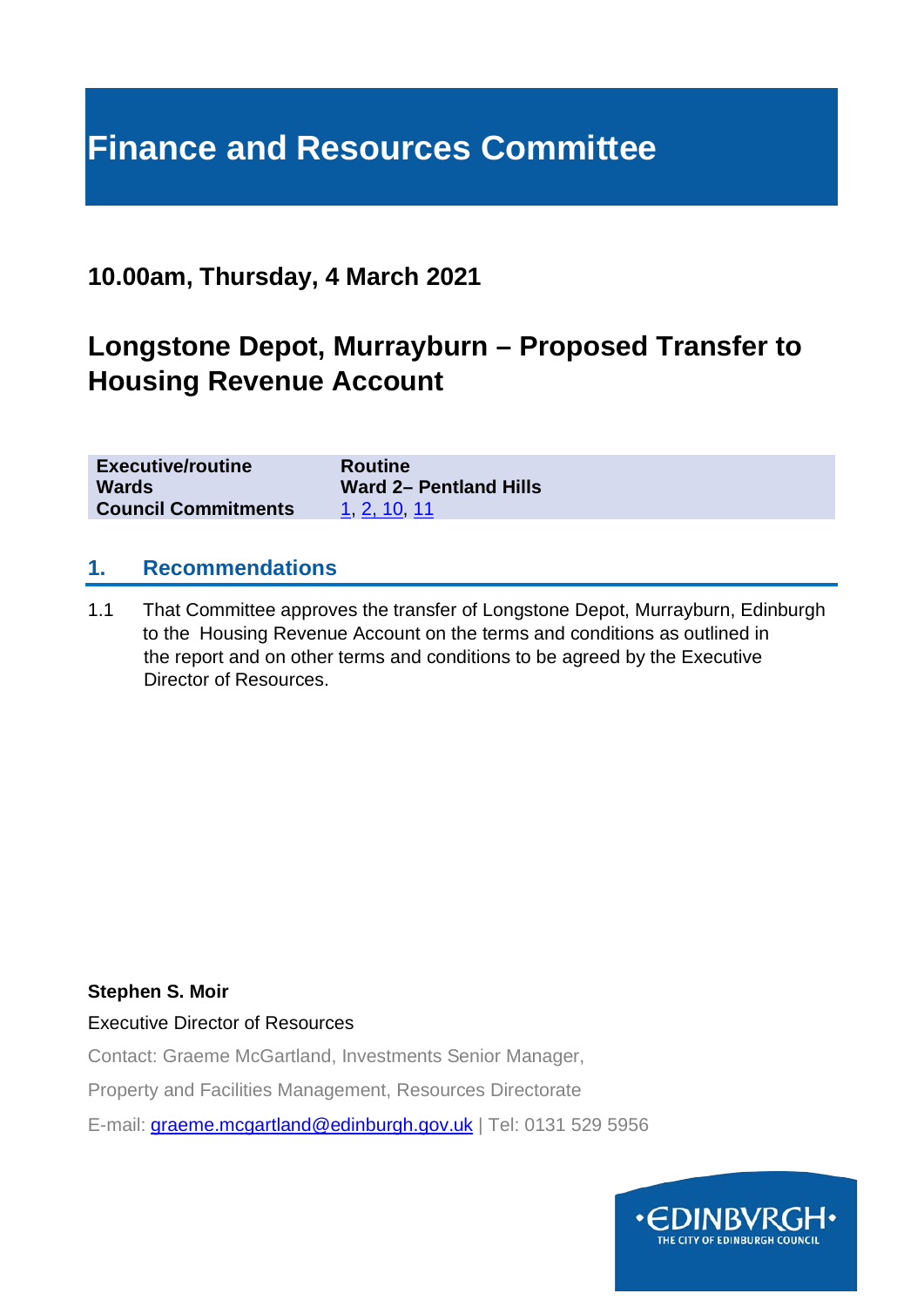**Report**

### **Longstone Depot, Murrayburn – Proposed Transfer to Housing Revenue Account**

#### **2. Executive Summary**

2.1 The Council's depot strategy to reduce the number of operational buildings will release the depot at Longstone. The depot has been identified as an opportunity to assist with the delivery of the Council's housing programme and the wider regeneration of the Wester Hailes area. This report seeks approval to transfer the depot from the General Fund to the Housing Revenue Account (HRA).

#### **3. Background**

- 3.1 On 2 February 2016, the Finance and Resources Committee approved a report setting out the investment strategy for the Council's depots estate. This was reviewed at the Finance and Resources Committee on 4 December 2018, with the Depots Gateway Review going much further than previously proposed, consolidating from 16 to 6 depot sites. This included a link to addressing the Council's ambition to expand and increase its housing supply by disposing of sites such as Longstone Depot, and other sites, for mixed tenure housing. An update on the Depots Strategy is the subject of a separate report to this Committee.
- 3.2 The Longstone depot site extends to approximately 0.379 hectares (0.936 acres) as shown outlined and hatched in red on the attached plan. The depot closed in 2017 and is currently in temporary use for salt storage.
- 3.3 The [Strategic Housing Investment Plan \(SHIP\)](https://democracy.edinburgh.gov.uk/documents/s30291/7.1%20-%20Strategic%20Housing%20Investment%20Plan%20SHIP%202021-2026.pdf) 2021-2026 sets out the Councils commitment to deliver 20,000 affordable homes over the next 10 years alongside it's housing association partners.

#### **4. Main report**

- 4.1 The Council's house building programme continues to make good progress with over 1,300 homes completed, around 700 under construction and a further 4,400 at varying stages of design development. The programme does however need to bring in additional sites to meet the existing commitment.
- 4.2 An initial feasibility study by the HRA suggests the site is viable of a mixed tenure housing development of approximately 25 units.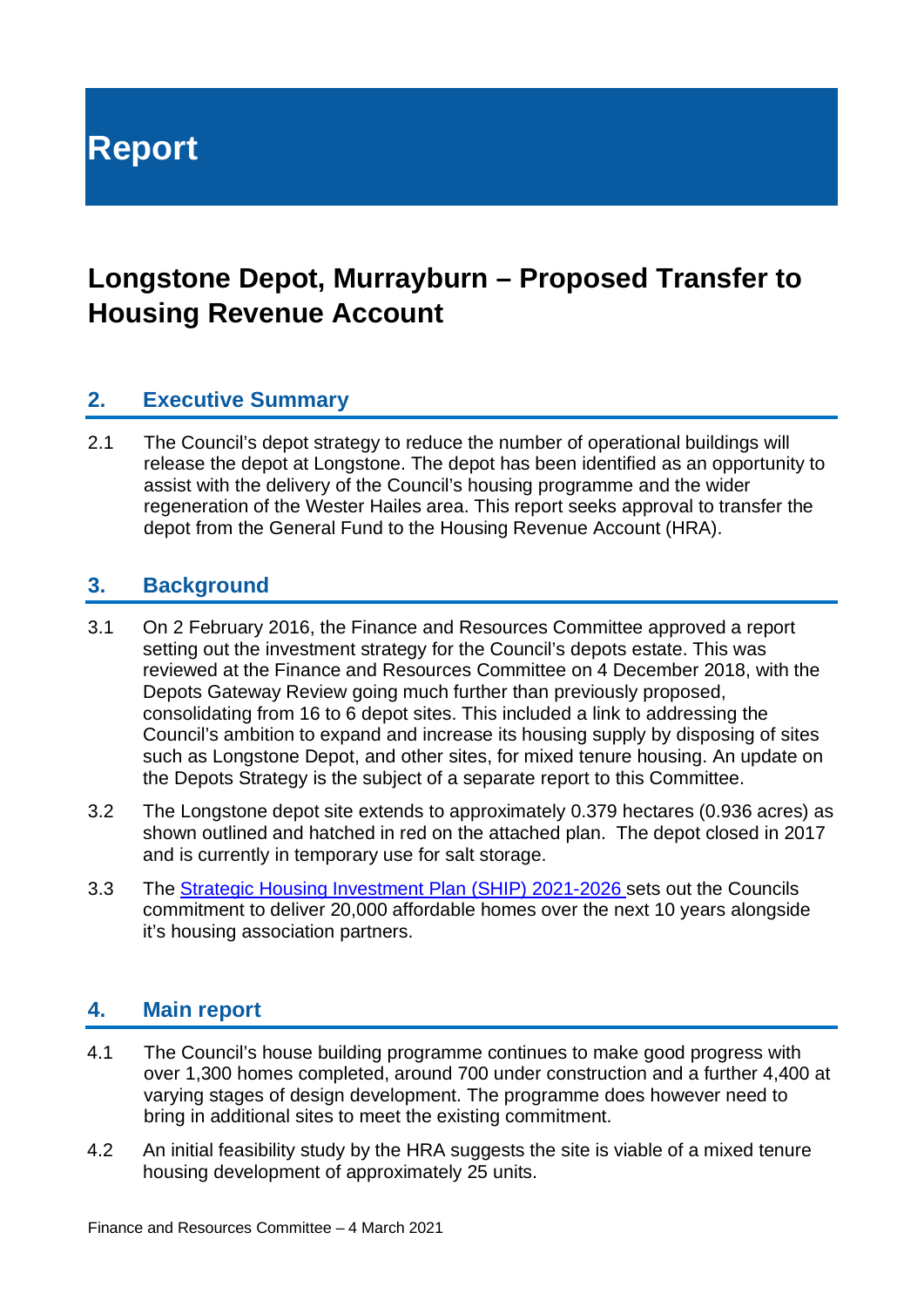- 4.3 Transferring the site to the HRA will enable the drawdown of allocated Affordable Housing Supply Programme (AHSP) funding from the Scottish Government for new affordable homes.
- 4.4 A transfer figure of £450,000 has been agreed with the HRA. The site value is based on the assessment by Property and Facilities Management of the value of the site for an affordable led housing development.
- 4.5 Whilst it is possible that a higher gross land value could be achieved should the site be placed on the market, a transfer to the HRA gives certainty over the level of receipt which would be payable within a shorter timescale as it is not conditional on detailed planning consent being in place.
- 4.6 Retaining the site in Council ownership also provides future place making and regeneration opportunities of the wider Murrayburn area. On 5 March 2020, Finance and Resources Committee approved the transfer of Murrayburn depot, situated nearby, to the Housing Revenue Account. The transfer of Longstone allows for a further land assembly within this area.

#### **5. Next Steps**

5.1 Following approval of the terms by Finance and Resources Committee, the site will transfer from the General Fund to the Housing Revenue Account.

#### **6. Financial impact**

6.1 A capital receipt of £450,000 (inclusive of fees) will be received by the General Fund.

#### **7. Stakeholder/Community Impact**

7.1 Ward members have been made aware of the recommendations of the report.

#### **8. Background reading/external references**

8.1 [Depot Strategy: Collections for the Future](https://democracy.edinburgh.gov.uk/documents/s9493/depots%20strategy%20with%20app.pdf)

#### **9. Appendices**

9.1 Appendix 1 – Location Plan